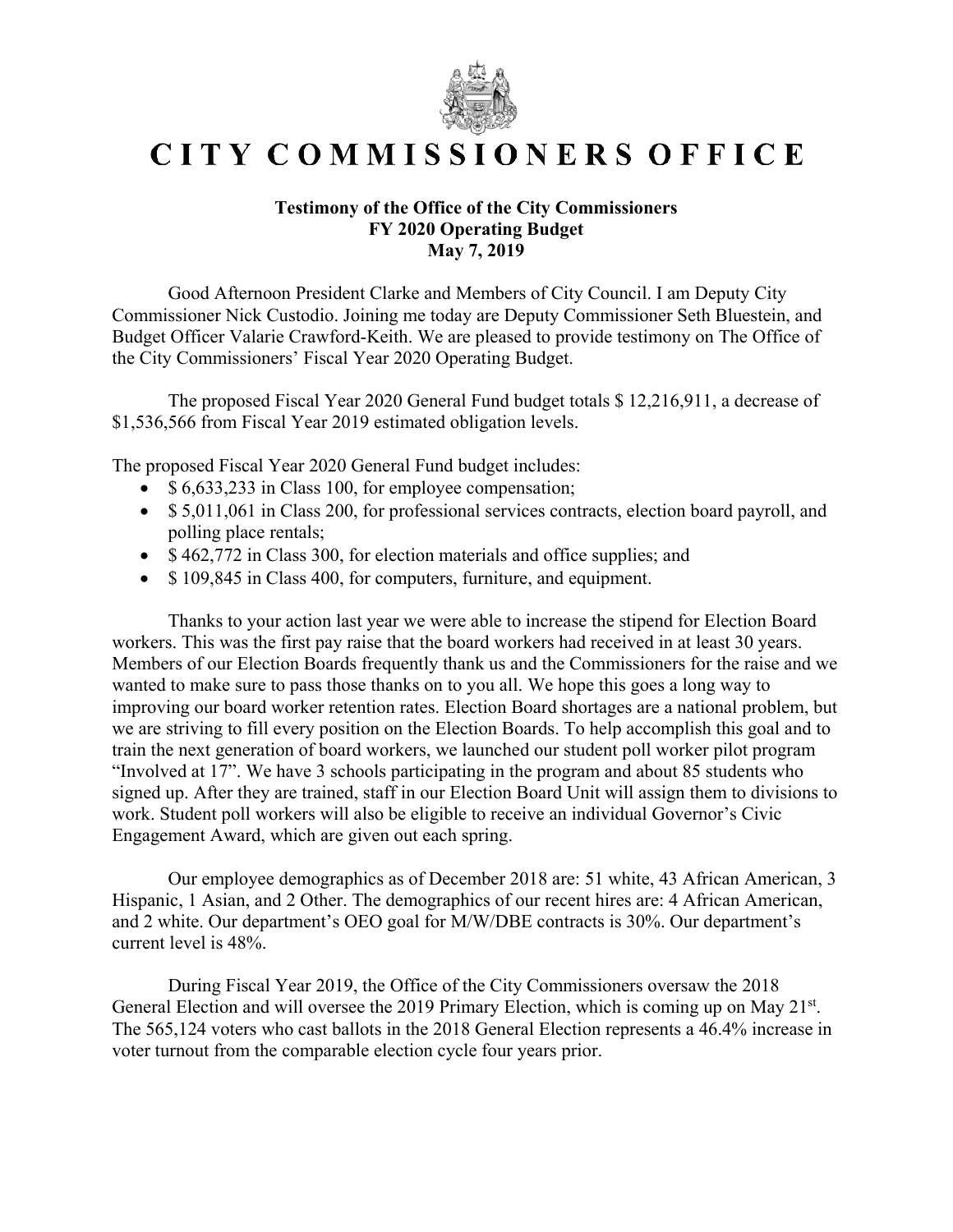Efforts to modernize the department, increase efficiencies, and ensure that the election process is open to everyone, will continue to be at the forefront of our department's efforts for FY20. In FY19 we made a major step in modernization by working with the Office of Innovation and Technology and the Board of Ethics to create a new online campaign finance filing system which will allow candidates and committees to fulfil their filing requirements to both the Board of Elections and the Board of Ethics at the same time. Our goal was to have it up and running for the 2019 Primary Election and I am happy to say that we met that goal, launching it for the 2019 Cycle 1 reporting period. The cycle 2 reporting period closed yesterday, and reports are due this Friday. Committees and the public can find our Online Campaign filing system at Philadelphia campaign finance dot com. Also, in FY19 we started working with OIT to develop a GIS based system for inspecting and storing our polling place data. This exciting work will allow us to replace the current paper-based system for inspecting polling places. It will link to the Polling Place App on our website to more quickly provide voters with updates to polling place changes.

 The biggest modernization effort this fiscal year was the procurement of a new voting system. Our department was forced into a 2019 procurement timeline as opposed to our original 2021 timeline because the Department of State is requiring all 67 of Pennsylvania's counties to replace their current voting systems with new systems that have a voter-verifiable paper ballot. Philadelphia must have a new system in place in time for the 2020 Primary Election or risk voters using decertified equipment. The selected system provides all registered voters the ability to cast their voter-verified paper ballot on the same, secure equipment.

At the same time, we moved to replace our paper pollbooks with electronic pollbooks, a technology that many jurisdictions have used successfully for years. The electronic pollbooks will allow for faster and more efficient voter check-in at polling places and for voters to look up their correct polling place if they are in the wrong location.

We had been operating under a Notice to Proceed with both vendors since April 25<sup>th</sup>. Last Thursday, the Procurement Department issued an Intent to Contract to both vendors. We are on track to implement the new system in the 2019 General Election which will allow voters and Election Board workers a chance to adapt to the change before they cast their ballots for President in 2020.

So that voters are familiar with the new voting system and know how to vote successfully in the November 2019 General Election, we are planning an aggressive outreach effort to educate voters in communities across Philadelphia. Our goal is to conduct hundreds of demos, including one in each council district that will be conducted by the vendors' staff. We sent a letter to each District Councilmember and our office will be following up in the next month to get them scheduled. The city also plans a robust training program for our Election Board workers who will serve voters on Election Day. Beginning this summer, we will be holding additional hands-on training for the Election Board workers that will be taught by employees of the vendors. Election Board workers will then receive their normal training in the fall. In June, we will be launching a new section of our website that will have videos and information on the new voting system and the electronic pollbook. We look forward to partnering with you this summer and fall in helping Philadelphians transition to the new voting system.